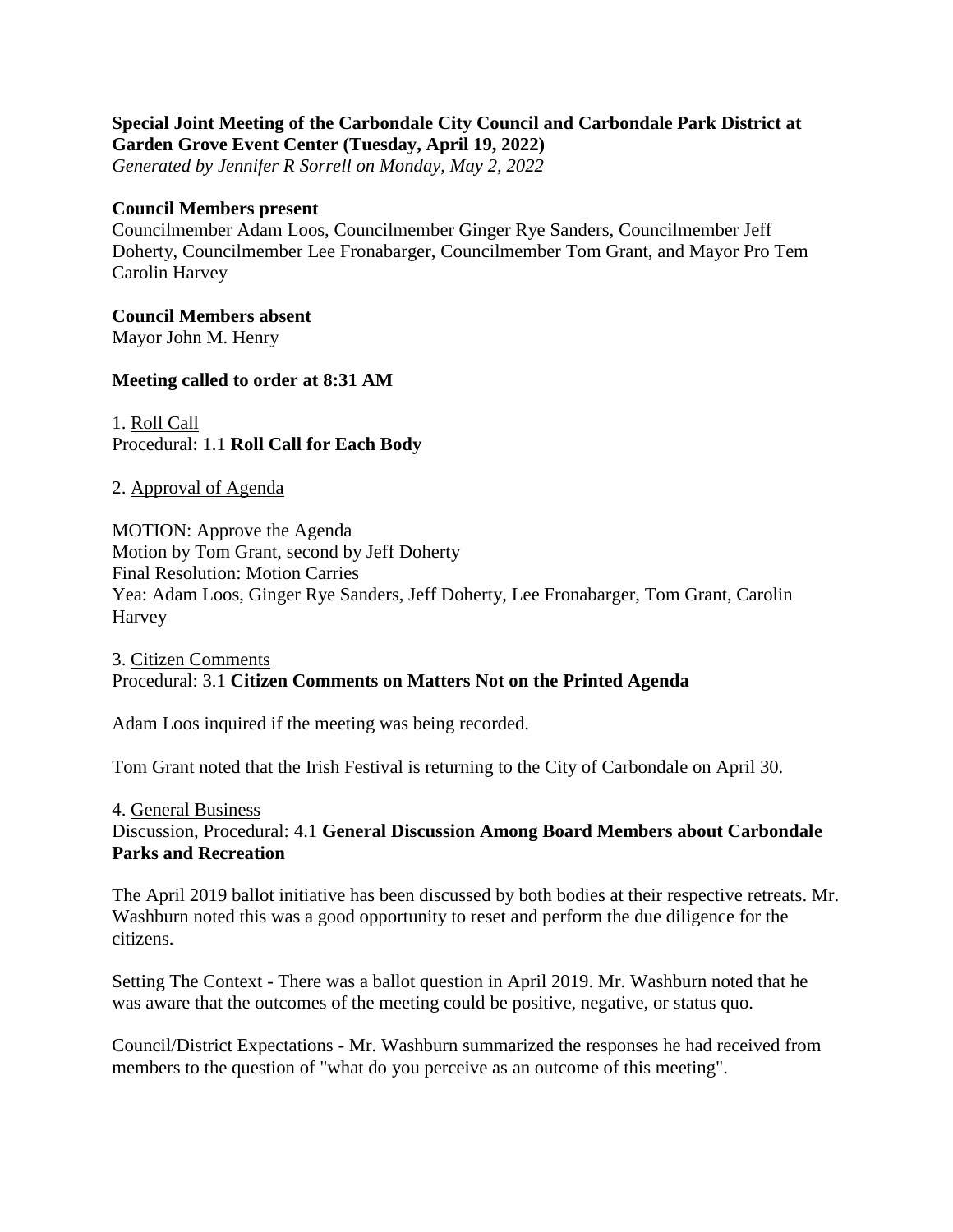The consolidation of units of government can take two major forms: functional (leases) and structural (pros: efficiency, less duplication, eliminate taxing body, everybody pays; cons: might not provide equivalent services, focused resources). Any significant change should be incremental. The options available are to keep the status quo, expand or reduce functional consolidation, or structural consolidation. The variables associated with trying to establish a definitive end goal are complex. Things like Park District debt service, Home Rule question, changes in elected officials, different boundaries, and changes in revenue streams are examples of variables affecting decision-making.

#### Washburn's Summary of the two distinct positions:

City: Board and City agree to terms to merge, with Park District becoming a City Department, and merge through an Intergovernmental Agreement rather than through petition and referendum.

Park District: Community and residents can best be served by ongoing and new intergovernmental agreements between the City, Park, and Schools that recognize the variances in each governmental entity's own specialties and authorities.

What are the specific suggestions to address the 2019 ballot question? Is there common ground for collaboration?

- More specificity from the Park District's proposal
- Keep Kids Korner open
- Equipment lease arrangements
- Carbondale Park District to provide recreation in public parks
- Creation of a City Parks and Recreation Department
- Identify unique Intergovernmental Agreements where the two governmental entities collaborate on items like bookkeeping and insurance
- Lower the level of hostility and increase the level of respect; rebuild trust
- Parks and Recreation is more than a budget item clear vision of what the City sees as its long-term role in Parks and Recreation
- Agreement on action plan that would allow City to help Carbondale Park District to be a success
- Examine options for Carbondale Park District to increase revenues
- Home Rule question is going to have a significant impact on what is possible
- Interim move to structure a merger in a scenario similar to Library Board
- We live in the same community, elected by the same people, what is the best option for the community
- Examine how the City proposal would impact the taxpayer
- Maintain an independent Park District funding source for parks/recreation
- Areas of collaboration such as insurance, human resources through a series of smaller intergovernmental agreements
- Create a five-year financial plan for the Park District
- Contingency plan by the City if Home Rule does not pass